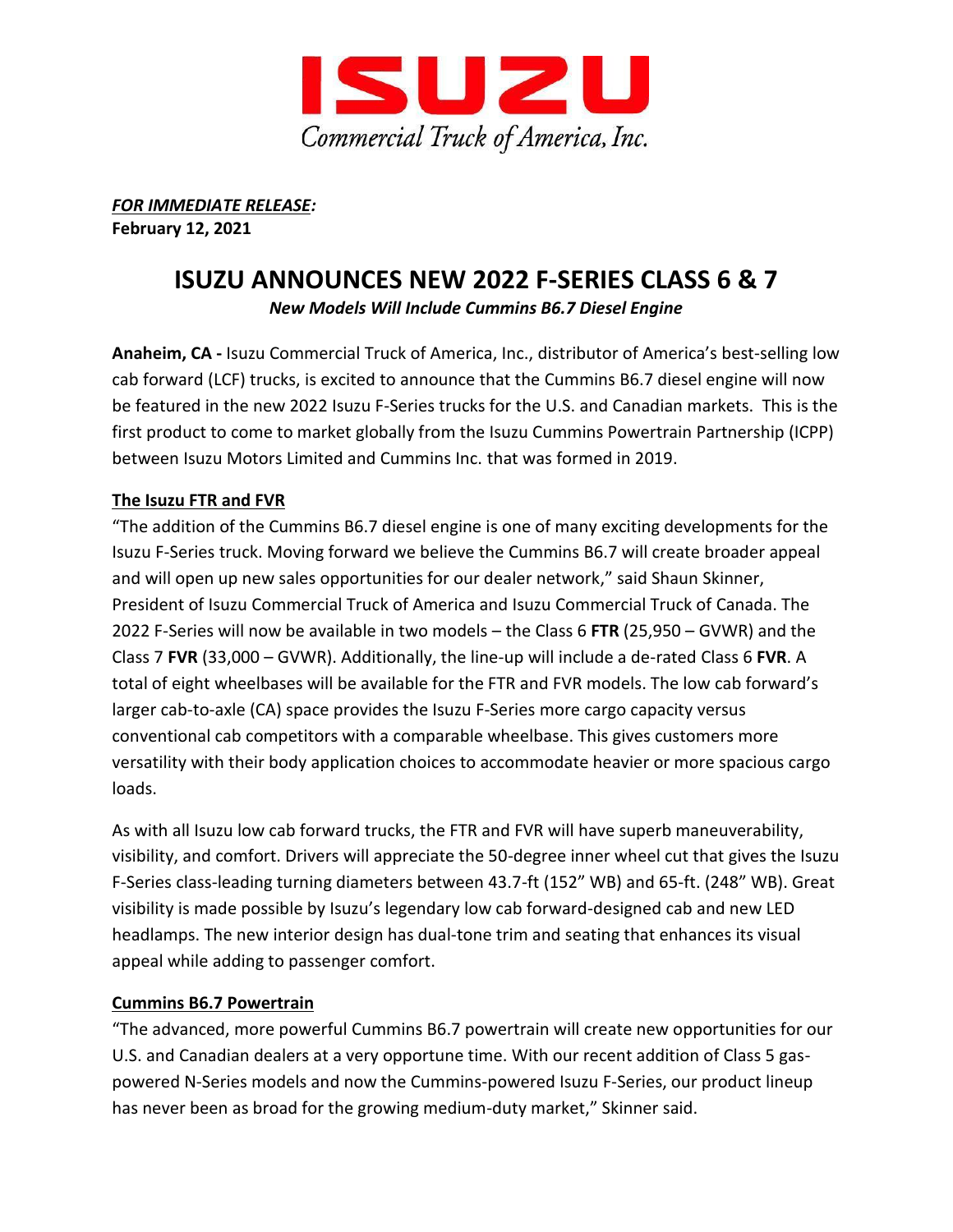The Cummins B6.7 is mated to an automatic six-speed Allison® RDS Transmission (2500 Series). This robust powertrain is built to provide the power that drivers demand while delivering the fuel efficiency and reliability that owners enjoy. With 260-hp and 660-lb.-ft of torque, this is the highest horsepower and torque available from the Cummins B6.7. This power increase in the Isuzu F-Series will easily move heavier payloads through today's urban environments and over the road between distribution centers.

"The Cummins B6.7 has a legacy that goes back almost 40 years, so we're excited to see it in the Isuzu F-Series," said Rob Neitzke, Executive Director of Cummins On-Highway OEM Business. "It gives Class 6 and 7 truck buyers in the U.S. and Canadian markets new ways to experience the B6.7, with configurations that don't exist today."

#### **Isuzu Cummins Powertrain Partnership (ICPP)**

The combination of Isuzu's outstanding medium-duty truck reputation and Cummins diesel engine expertise in the US and Canada creates a competitive product. The F-Series trucks will meet customer demand for urban-friendly low cab forward trucks while giving Isuzu dealers and Cummins the opportunity to expand their customer bases.

"Collaborations like the ICPP provide ways to make more efficient use of physical resources to better serve our customers' needs. It prepares us for future challenges and the Cummins engine with our chassis gives the companies a unique product," said Shaun Skinner "As forecasts for the medium-duty market reflect growth as we look to the future – the benefits from the ICPP come at a very opportune time."

#### **Additional Details**

Builtmore in Charlotte, MI will start production later this year. For more details on the new Isuzu F-Series and other models, we invite you to join our chassis update session at the NTEA Virtual Work Truck Show at 11:00 am on March 10. Isuzu product and industry experts will be on hand to give insight on product updates and answer questions.

## **About Isuzu Trucks**

Isuzu commercial trucks have been the best-selling low cab forward trucks in America every year since 1986. Headquartered in Anaheim, California, Isuzu Commercial Truck of America, Inc. is the distributor of Isuzu commercial vehicles in the United States and is a subsidiary of Isuzu Motors Limited, one of the world's largest manufacturers of medium- and heavy-duty trucks. For more information, call (866) 441-9638 or visit www.isuzucv.com.